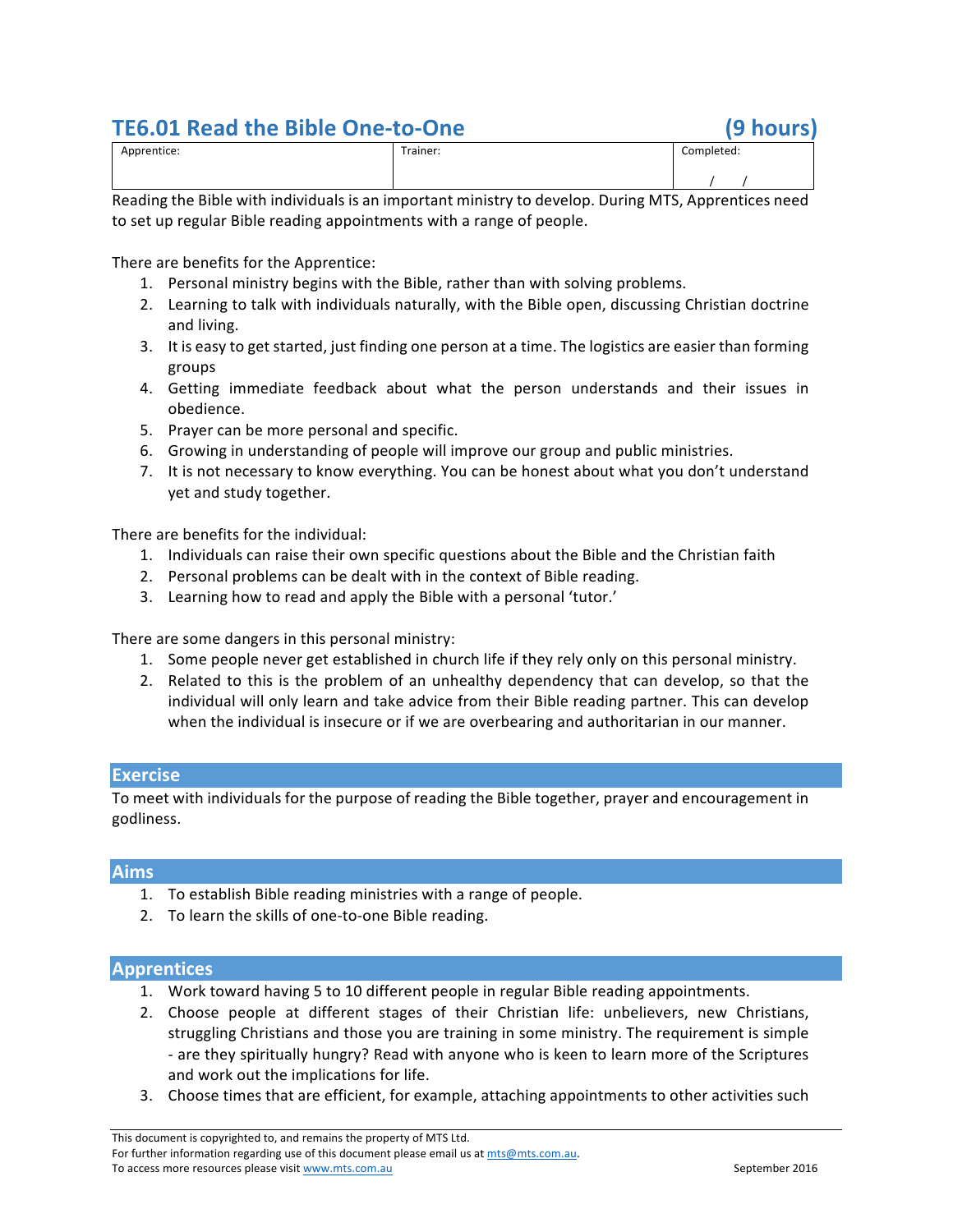as before or after church, work or sport.

- 4. There are many published studies that are suitable for one-to-one bible reading. For example, *Interactive Bible Studies* from Matthias Media, available as part of a GoThereFor subscription.
- 5. Learn to read the Bible with an individual, just using the text of Scripture without a published guide. This can be the best approach in teaching someone how to read and apply the scriptures. The Ministry Tool, One-to-One Bible Reading (find below) provides a method to get started.

# **Trainers**

Engage in Bible reading with the Apprentice. This serves to both demonstrate the method and evaluate the Apprentice's skill in one-to-one Bible reading.

#### **Resources**

Interactive Bible Studies, Matthias Media.